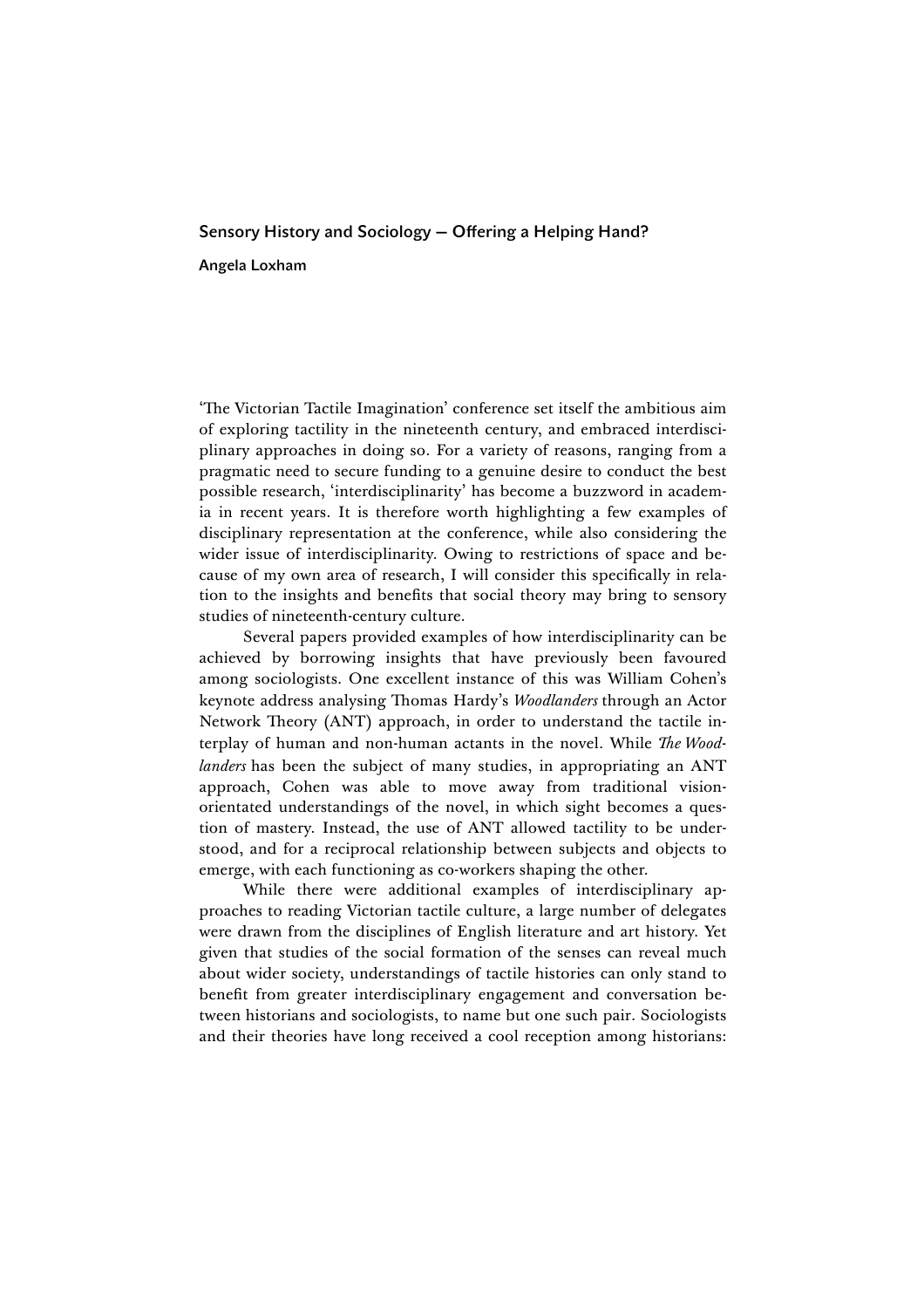Fernand Braudel cited their relationship as being 'a dialogue of the deaf'. 1 Peter Burke suggests why this has been the case:

> Sociology may be defined as the study of human society, with an emphasis on generalisations about its structure and development. History is better defined as the study of human societies in the plural, placing the emphasis on the differences between them and also on the changes which have taken place in each one over time.<sup>2</sup>

In spite of Burke's assessment, much of this 'deafness' should be seen as a misunderstanding of what historians and sociologists have to offer each other. This is not, however, the place for a detailed discussion of interdisciplinarity in general but an outline of how sociology might be used to complement and enhance sensory studies.

Sociology today embraces multiple areas and is, in itself, permeated by a range of disciplines such as art, literature, geography, and anthropology. But the classic explanation of Charles Wright Mills in *The Sociological Imagination* remains helpful. To work with a sociological imagination is to adopt a certain attitude to research, rather than a didactic framework. He defines the sociological imagination as the ability to understand the world and one's own place in it by questioning taken-forgranted assumptions on life and to work out *why* things are the way they are, and the underlying structures behind this. This reconciliation of the life of the individual with wider society is, in effect, to lift the veil of inevitability from existence and to understand that things could be different.<sup>3</sup> This approach can be deployed effectively with sensory history. David Howes has stressed how sensory studies must involve a commitment to the social formation of the senses, considering them, not in their biological capacity, but as moulded through the social context in which they function.<sup>4</sup> A sociological approach to sensory history, therefore, will involve the determination to understand the wider context and invisible social structures in which sensory history occurs, and to understand how

 <sup>1</sup> Fernand Braudel, *Civilization and Capitalism, 15th to 18th Century*, trans. by Siân Reynolds, 3 vols (Berkeley: University of California Press, 1992), III: *The Perspective of the World*, 342.

<sup>2</sup> Peter Burke, *History and Social Theory* (Cambridge: Polity Press, 1992), p. 2.

<sup>3</sup> Charles Wright Mills, *The Sociological Imagination* (Oxford: Oxford University Press, 2000), p. 5.

<sup>4</sup> David Howes, *Sensual Relations: Engaging the Senses in Culture and Social Theory*  (Ann Arbor: University of Michigan Press, 2006).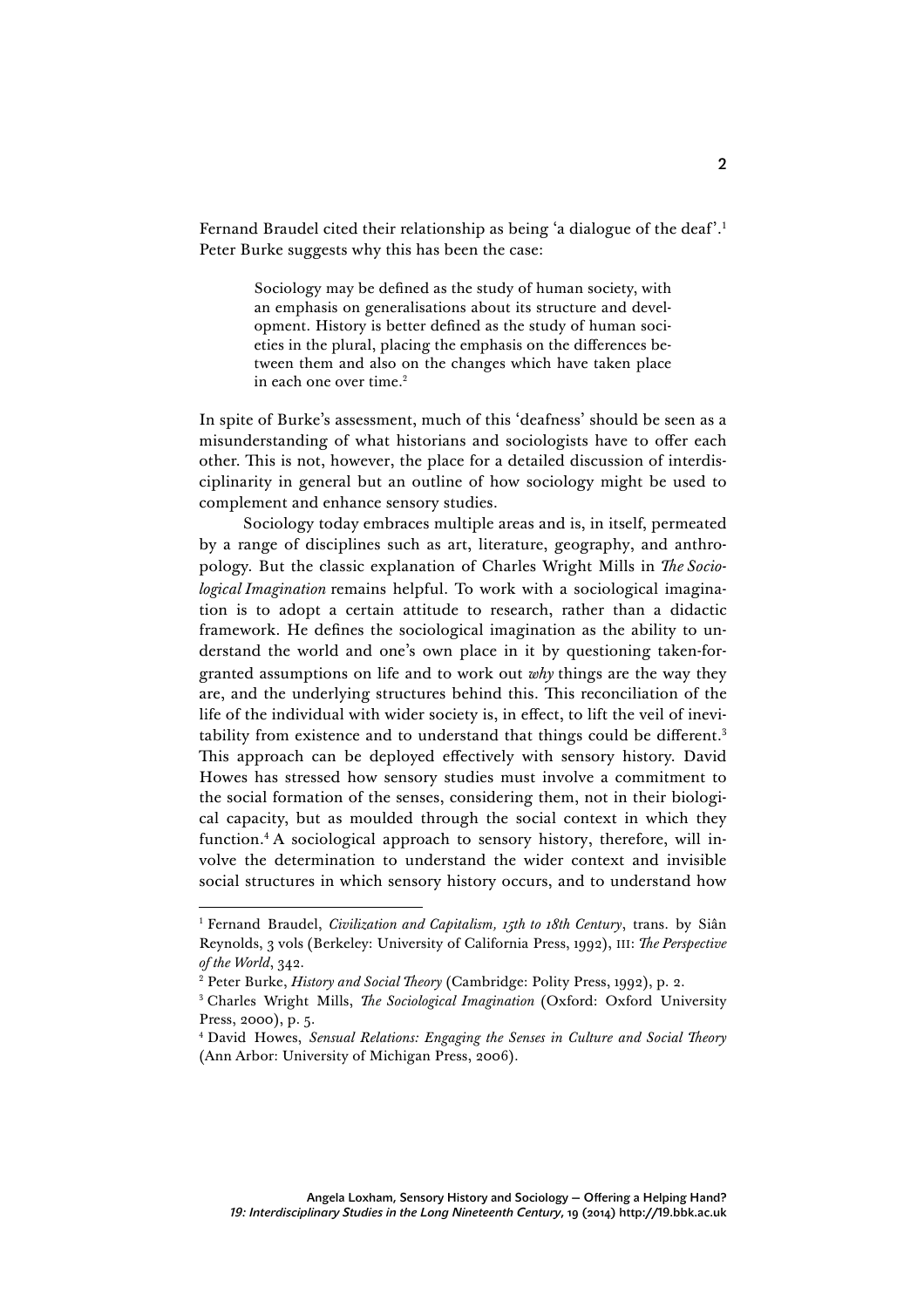this fosters certain modes of sensory formation over others. In other words, sociology can provide the researcher with the bigger picture, an understanding of what is going on behind the scenes.

Attention to the senses among sociologists has a long but intermittent trajectory. However, that interest has been renewed in recent years as part of a wider concern with the vitalism of lived experience — becoming  $-$  and the flow of life as opposed to stasis and ideas of being as fixed.<sup>5</sup> This interest partly reflects a belief that there is more to social life than that which can be expressed through words, as shown in theories of affect and non-representational theory. Nigel Thrift notes that 'probably 95 per cent of embodied thought is non-cognitive, yet probably 95 per cent of academic thought has concentrated on the cognitive dimension of the conscious "I"'. <sup>6</sup> More recently, a bolder engagement with the senses has also been proposed in light of the debates surrounding big data, the rise of which is viewed as causing a 'crisis in empirical sociology', and the role of the sociologist in understanding society. A focus on the senses and the work of the sociologist in this vein has been stressed because of the inability of such data to elucidate more corporeal experiences. <sup>7</sup>

In practice, a sociological approach to the senses is not monolithic. In terms of its methods alone, experimentation with the arts, photography and walking, and other 'mobile' ethnographies represent the diversity of approaches.<sup>8</sup> Likewise, when using social theory to explain sensory histories, multiple approaches are available.

To provide a clear example of how social theory can add to sensory studies and, more specifically here, in understanding histories of tactility, I will outline some of my own recent research, which focuses on the place of tactility and the skin among female middle-class consumers in the nineteenth century. Questioning the visual paradigm that has been largely accepted within studies on nineteenth-century consumerism, I analyse how women used the sense of touch when shopping, especially in relation

 <sup>5</sup> Scott Lash, 'Life (vitalism)', *Theory, Culture and Society,* 23 (2006), 323–49.

<sup>6</sup> Nigel Thrift, *Non-Representational Theory: Space, Politics, Affect* (London: Routledge, 2008), p. 58. For an overview of sociological engagement and developments in the field, see Kelvin E. Y. Low, 'The Social Life of the Senses: Charting Directions', *Sociology Compass,* 3 (2012), 271–82.

<sup>7</sup> Mike Savage and Roger Burrows, 'The Coming Crisis of Empirical Sociology', *Sociology,* 41 (2007), 885–99.

<sup>8</sup> For examples of this, see *Live Methods*, ed. by Les Back and Nirmal Puwar (London: Wiley, 2013); and *Mobile Methods*, ed. by Monika Büscher, John Urry, and Katian Witchger (London: Routledge, 2011).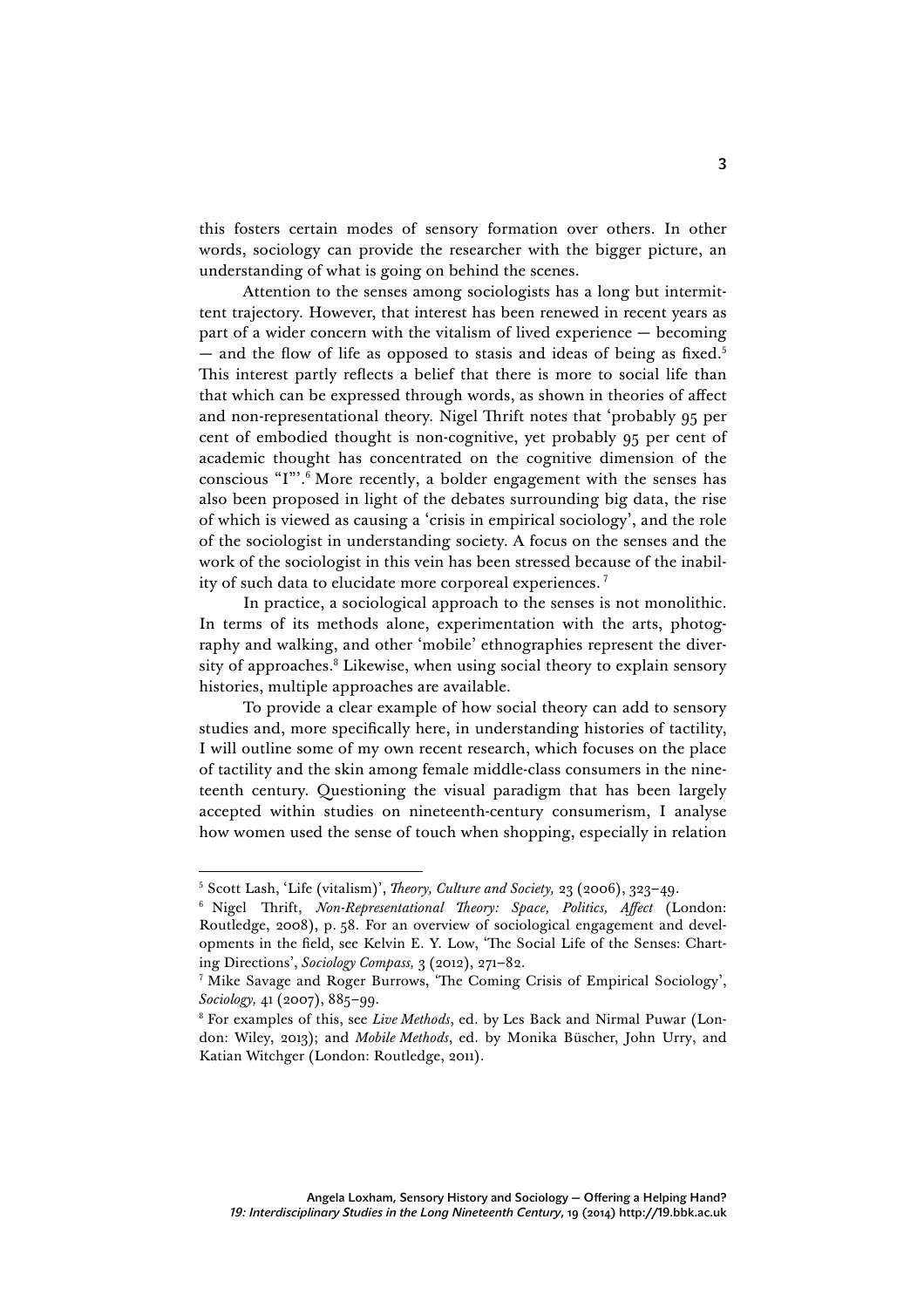to fabric and clothes. I consider this in terms of how they judged texture and quality, how clothes were marketed to them during the rational clothing movement, the tactility of language in catalogue shopping, and, moving onto wider bodily tactility, tactile interactions with space and bodily comfort within the new department stores of the latter part of the century.

Social theory is often criticized among historians for its sweeping generalizations, without attending to the details. In no way should the use of theory in sensory studies imply this. Natalie Zemon Davis, who has successfully drawn on such insights in her historical work, succinctly articulates that 'there is no substitute for extensive work in the historical sources'. <sup>9</sup> In my research, a thorough use of the archives is vital to uncover how women were engaged through their senses when shopping, achieved through analysing shopping catalogues, inventories, the women's press, newspapers, etc. When it comes to understanding why women used the sense of touch, part of the explanation can also be found in the archives. For example, I discuss the use of tactility in judging quality in relation to free trade and the possibilities for fraud and adulteration that flourished as a result of this. This information is visible in contemporary documents. However, what the archives do not reveal is exactly how this sense of tactility was socially formed in women, something that needs to be understood if its use in consumerism is to be fully explained.

It is questions such as this which show the importance of Wright Mills's argument that the sociological imagination 'enables us to grasp history and biography and the relations between the two within society'. It is a way of understanding that the life of an individual or a group develops in line with the society in which it is situated (Mills, p. 6). Social theory is important for understanding how tactility was socially developed among women, but this raises the question of which theory to choose.

In trying to explain why women used their tactile sense when shopping, I wished to understand exactly how women came to have an attuned tactile sense. For this, a thorough reading of various theories on the body and sensory interactions was appropriate and this led me to adopt much of Maurice Merleau-Ponty's work.<sup>10</sup> Merleau-Ponty's phenomenology developed out of a dissatisfaction with traditional accounts

 <sup>9</sup> Natalie Zemon Davis, 'Anthropology and History in the 1980s', *Journal of Interdisciplinary History,* 12 (1981), 267–75 (p. 273).

<sup>10</sup> For an excellent introduction to sociologies of the body, see *The Body: Social Process and Social Theory*, ed. by Mike Featherstone, Mike Hepworth, and Bryan S. Turner (London: Sage, 2001).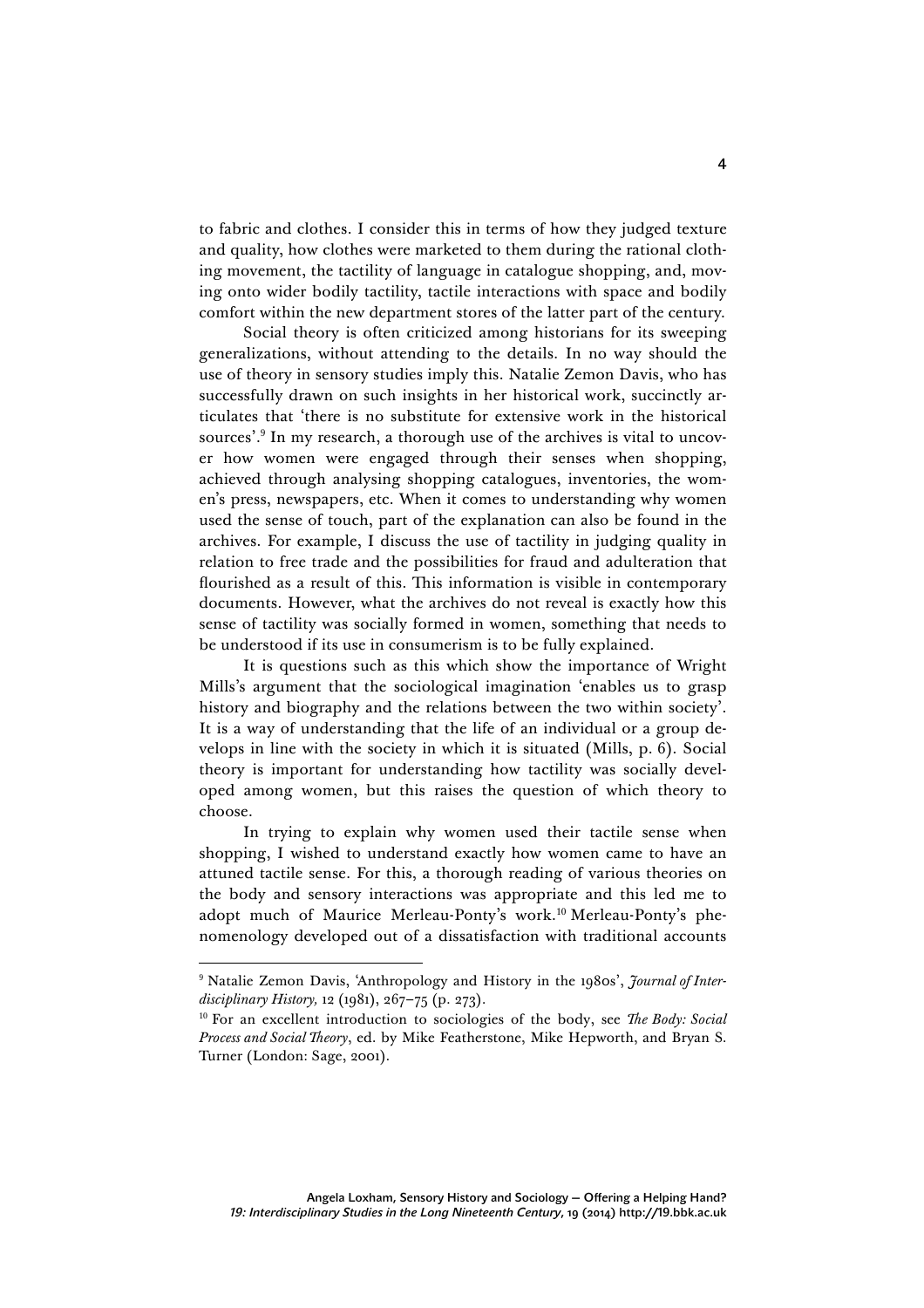of perception that stressed either realism or idealism. Instead, in his work, Merleau-Ponty claims that perception occurs through a meeting of the perceiving subject and the perceived world.<sup>11</sup>

This meeting between subject and object takes place through the body, primarily through the senses. This is what makes Merleau-Ponty's work of such value in my understanding of how a tactile sense was developed among middle-class Victorian women. Crucially, how the body perceives a present experience is connected to past embodied encounters and the bodily memories that are part of this (Merleau-Ponty, pp. 96–97). Understanding this latter point led me to explore women's wider activities, it being clear that focusing on shopping alone was not enough to explain the wider formation of their sensory habitus. Therefore, not only did this provide an explanation of what was happening but it helped to point to further research that was required. By analysing women's home activities through the archives, namely needlework, which occupied a large amount of their time, I discovered that women developed, and were encouraged to develop, a keen tactile sense through their sewing activities. While being careful not to make facts fit neatly into the theory, Merleau-Ponty's theoretical approach has proved indispensible in forging this wider connection because of the emphasis that he places on bodily interactions with the world. I argue that women were so quick to draw on tactility for judgement when shopping because they already possessed the ability to do this in the form of bodily memories, formed through their domestic activities.

Returning, then, to Mills's argument that a sociological imagination is a disposition that enables the researcher to think about why things function and hold together in a certain way, the use of Merleau-Ponty in my work demonstrates that women's sensory activity when shopping was very much contingent on a particular social experience. Their use of tactility was pronounced because this was a sense that they had developed through their other activities. Using sociology in this way reinforces how tactility among women was socially dependent.

This brief report has summarized just a few of the issues concerning interdisciplinarity that came out of 'The Victorian Tactile Imagination' conference, with attention being focused on the possibilities of sociology for sensory studies. The conference was an encouraging sign that interdisciplinarity is being pursued within sensory history, with some evidence of

<sup>&</sup>lt;sup>11</sup> Maurice Merleau-Ponty, *Phenomenology of Perception* (London: Routledge, 2002).